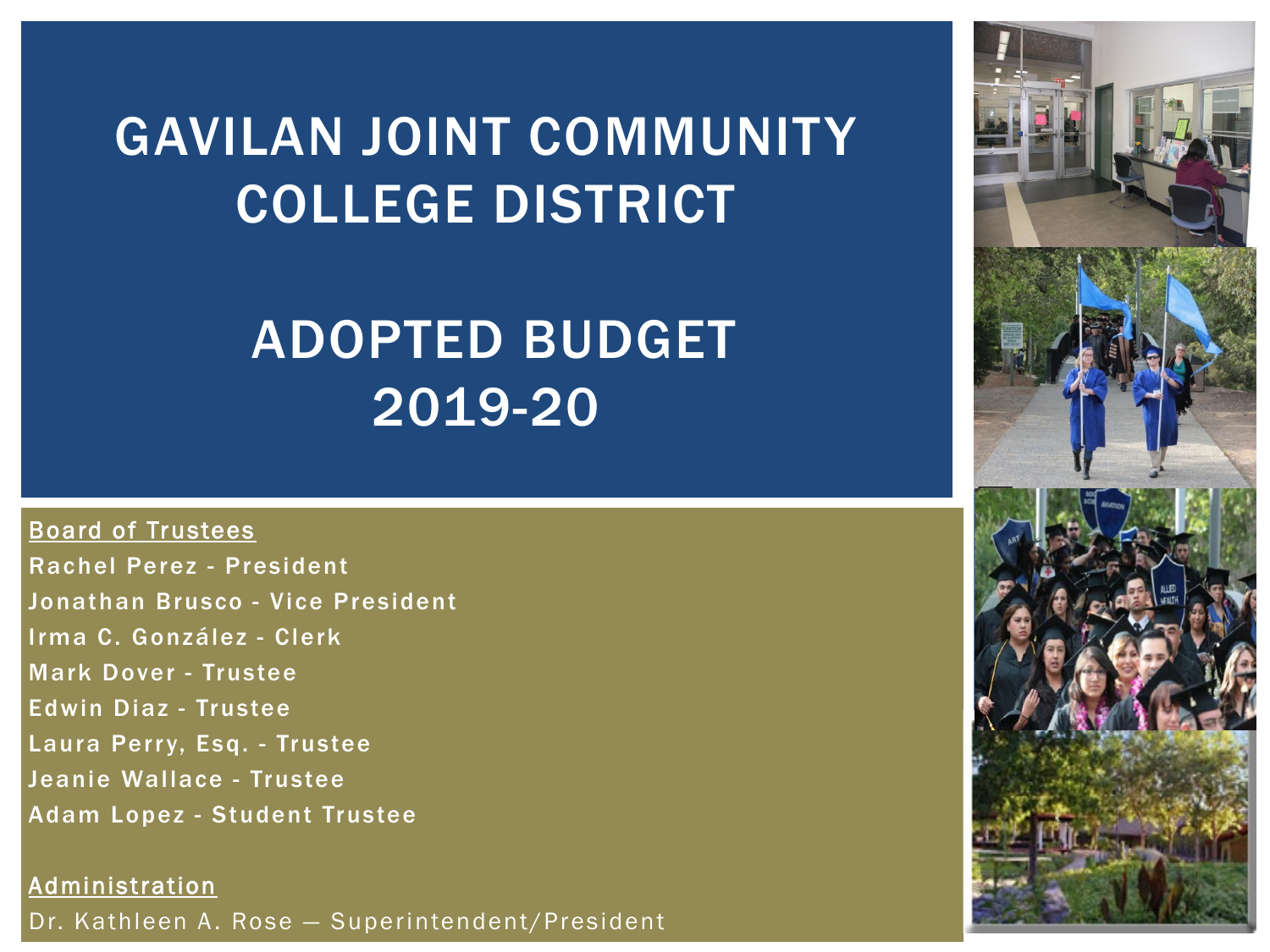GAVILAN COLLEGE 2019-20 ADOPTED BUDGET TOPICS OF DISCUSSION

# Funding Formula

**ELocal Fund Budgets** 

## **Long-Range Impacts**

General Fund Expenditures Assumptions

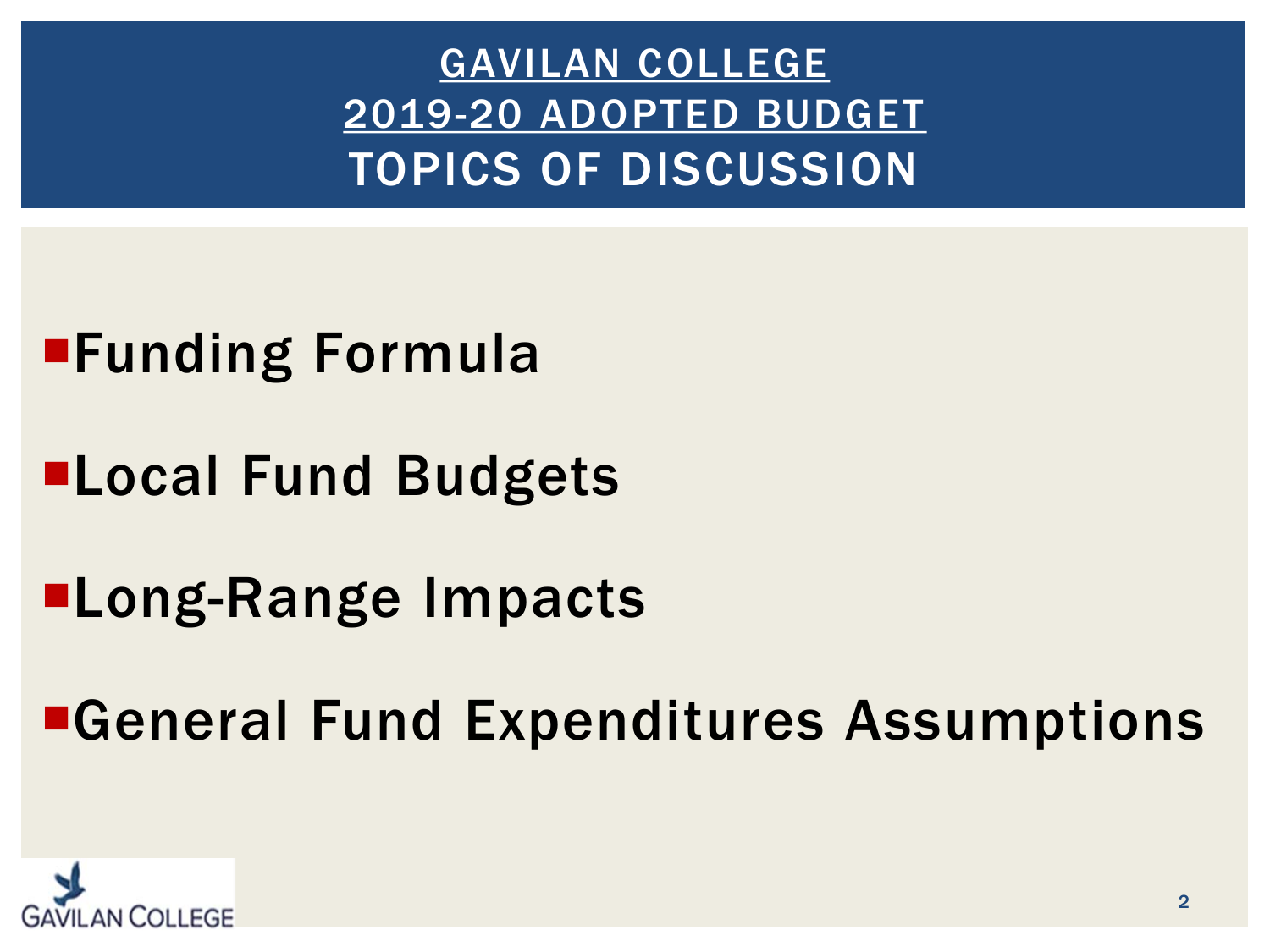- 1. Student Centered Funding Formula
	- a) 70% Enrollment based (FTES),
	- b) 20% Supplemental based, low income students (PELL & Promise)
	- c) 10% Student Success based, using metrics for success
- 2. Hold harmless for four years.

**LAN COLLEGE** 

- 3. Refined definition of a transfer outcome and highest degree.
- 4. Capping growth in a District to 10% for success.
- 5. Annual FTES does not fund current expenses because revenue is averaged (last 3 years).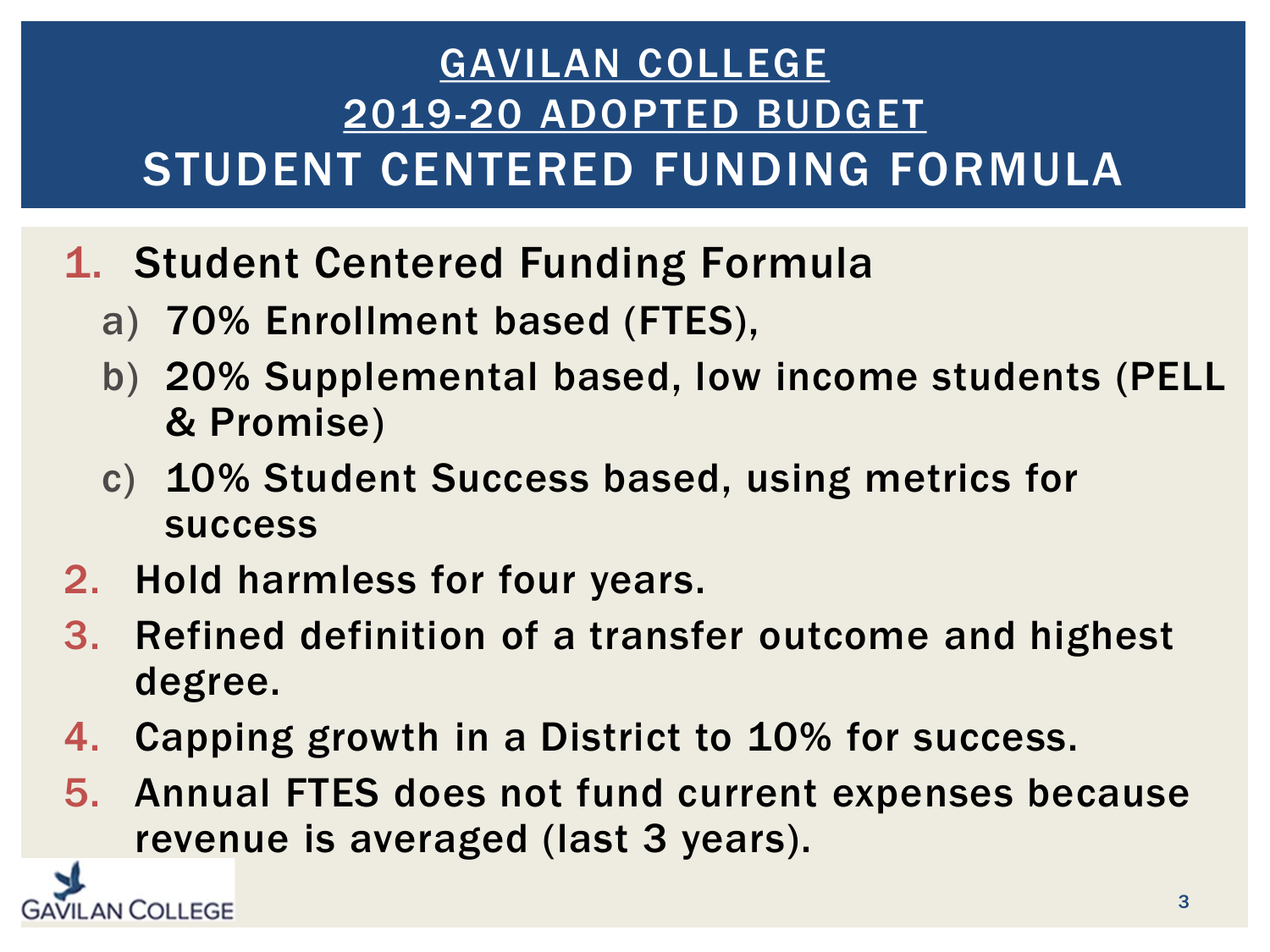|                                       |       | FY18/19 (Last Year) |                     |                    |            | FY19/20 (Current Year) |                      | FY20/21 (Next Year) |                     |                     |  |  |
|---------------------------------------|-------|---------------------|---------------------|--------------------|------------|------------------------|----------------------|---------------------|---------------------|---------------------|--|--|
| 1) BASE ALLOCATION                    | 5,321 |                     |                     |                    |            |                        |                      |                     |                     |                     |  |  |
| Credit FTES (includes Special Admits) | 4,706 |                     | 5,345               |                    |            | 5,345                  |                      |                     | 5,345               |                     |  |  |
| Credit FTES - 3 year average          | 5,124 |                     | 4,175               |                    |            | 4,889                  |                      |                     | 4,889               |                     |  |  |
|                                       |       |                     | FTES (3-yr          | $Amount =$         |            |                        | <b>Amount = Rate</b> |                     |                     | $Amount =$          |  |  |
|                                       |       | Rate                | average)            | <b>Rate x FTES</b> | Rate       | <b>FTES</b>            | x FTES               | Rate                | <b>FTES</b>         | <b>Rate x FTES</b>  |  |  |
| <b>Basic Allocation</b>               |       |                     |                     | \$5,163,851        |            |                        | \$<br>5,163,851      |                     |                     | \$.<br>5,163,851    |  |  |
| <b>Base FTES</b>                      |       |                     |                     |                    |            |                        |                      |                     |                     |                     |  |  |
| Credit                                |       | \$3,727             | 4,498               | \$16,763,934       | \$3,387    | 4,889                  | \$16,559,653         | \$3,046             | 4,889               | \$14,892,442        |  |  |
| <b>Noncredit</b>                      |       | \$3,347             | 292                 | \$<br>978,204      | \$3,347    | 281                    | \$<br>940,946        | \$3,347             | 281                 | \$.<br>940,946      |  |  |
| <b>CDCP</b>                           |       | \$5,457             | 118                 | 642,468<br>\$      | \$5,457    | 64                     | -Ŝ<br>349,500        | \$5,457             | 64                  | 349,500<br>-S       |  |  |
| <b>Special Admits</b>                 |       | \$5,457             | 220                 | \$1,200,686        | \$5,457    | 190                    | -Ŝ<br>1,035,403      | \$5,457             | 190                 | Ŝ.<br>1,035,403     |  |  |
|                                       |       |                     |                     |                    |            |                        |                      |                     |                     |                     |  |  |
| <b>TOTAL BASE ALLOCATION</b>          |       | 70%                 |                     | 75.1% \$24,749,143 | 65%        |                        | 70.8% \$ 24,049,353  | 60%                 |                     | 65.7% \$ 22,382,142 |  |  |
|                                       |       |                     |                     |                    |            |                        |                      |                     |                     |                     |  |  |
|                                       |       |                     | FY18/19 (Last Year) |                    |            | FY19/20 (Current Year) |                      |                     | FY20/21 (Next Year) |                     |  |  |
|                                       |       |                     |                     |                    |            |                        |                      |                     |                     |                     |  |  |
|                                       |       |                     |                     | Rate x             |            |                        | <b>Amount = Rate</b> |                     |                     | Rate x              |  |  |
|                                       |       | Rate                | <b>Headcount</b>    | Headcount          | Rate       | <b>Headcount</b>       | x Headcount          | Rate                | Headcount           | <b>Headcount</b>    |  |  |
| 2) SUPPLEMENTAL ALLOCATION            |       |                     |                     |                    |            |                        |                      |                     |                     |                     |  |  |
| <b>PELL</b>                           |       | \$<br>919           | 1,718               | \$1,578,842        | \$<br>919  | 1,718                  | \$<br>1,578,842      | \$<br>919           | 1,718               | \$<br>1,578,842     |  |  |
| AB 539                                |       | \$<br>919           | 256                 | \$<br>235,264      | \$.<br>919 | 256                    | \$<br>235,264        | \$.<br>919          | 256                 | Ŝ.<br>235,264       |  |  |
| <b>Promise Grant</b>                  |       | \$<br>919           | 3,182               | 2,924,258<br>S.    | 919<br>S.  | 3,182                  | 2,924,258<br>-S      | 919<br>S.           | 3,182               | 2,924,258<br>S.     |  |  |
|                                       |       |                     |                     |                    |            |                        |                      |                     |                     |                     |  |  |
| <b>TOTAL SUPPLEMENTAL ALLOCATION</b>  |       | 20%                 |                     | 14.4% \$4,738,364  | 20%        | $13.9\%$ \$            | 4,738,364            | 20%                 |                     | 13.9% \$ 4,738,364  |  |  |
|                                       |       |                     |                     |                    |            |                        |                      |                     |                     |                     |  |  |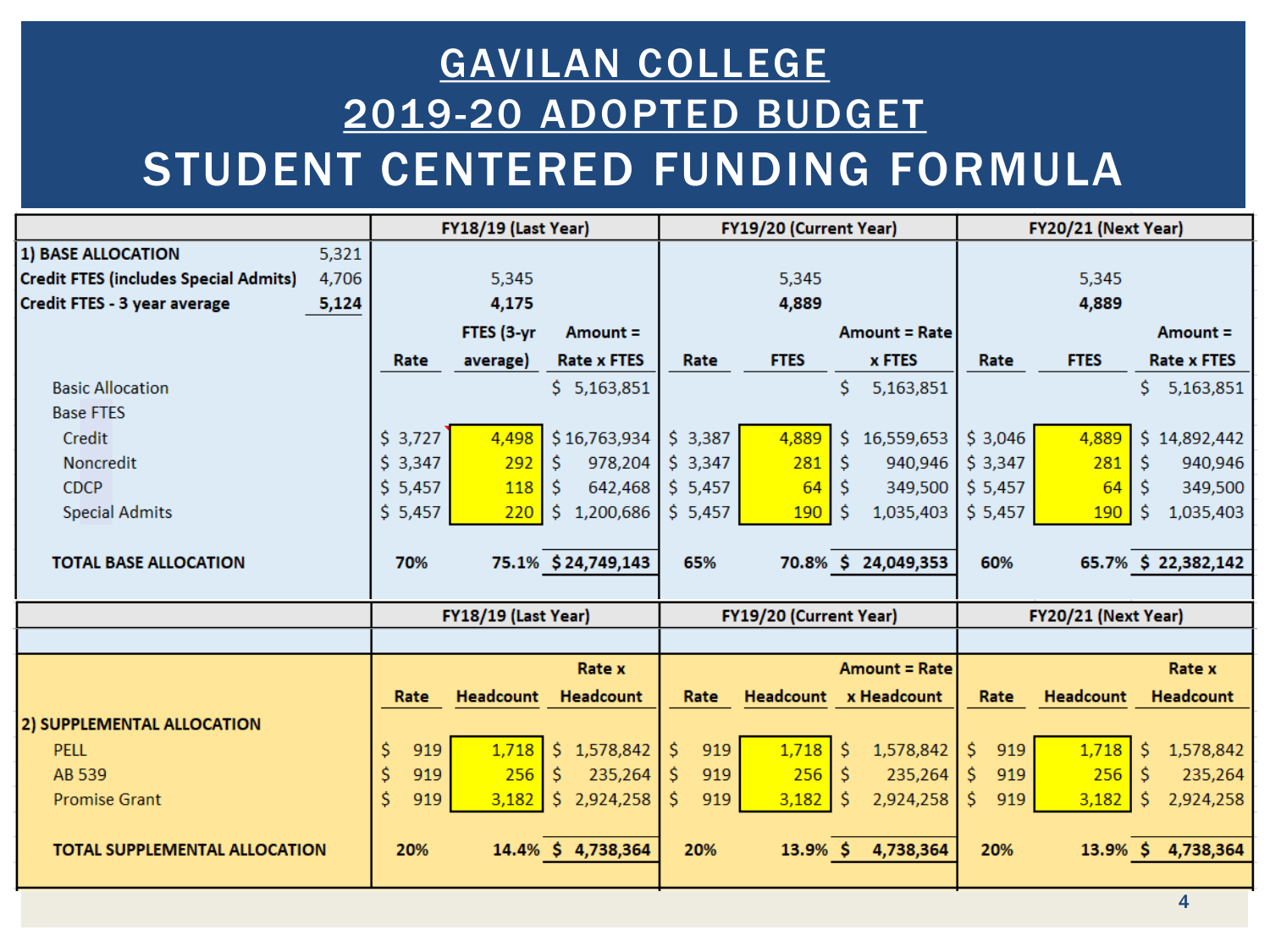|                                      |               | FY18/19 (Last Year) |                  |    |                  |    |               | FY19/20 (Current Year) |    |                 |    | FY20/21 (Next Year) |                  |    |                      |
|--------------------------------------|---------------|---------------------|------------------|----|------------------|----|---------------|------------------------|----|-----------------|----|---------------------|------------------|----|----------------------|
| <b>3) STUDENT SUCCESS ALLOCATION</b> |               |                     |                  |    |                  |    |               |                        |    |                 |    |                     |                  |    |                      |
|                                      |               | $Rate =$            |                  |    | $Amount =$       |    | $Rate =$      |                        |    |                 |    | $Rate =$            |                  |    |                      |
|                                      |               | \$440 x             |                  |    | Rate x           |    | \$660 x       |                        |    | $Amount = Rate$ |    | \$880 x             |                  |    | <b>Amount = Rate</b> |
| <b>ALL STUDENTS</b>                  | <b>Points</b> | <b>Points</b>       | <b>Headcount</b> |    | <b>Headcount</b> |    | <b>Points</b> | <b>Headcount</b>       |    | x Headcount     |    | <b>Points</b>       | <b>Headcount</b> |    | x Headcount          |
| Associate Degree                     | 3.0           | \$1,320             | 360              | s  | 475,200          |    | \$1,980       | 360                    | Ś. | 712,800         |    | \$2,640             | 360              | S  | 950,400              |
| Associate Degrees for Transfer       | 4.0           | \$1,760             | 238              | S. | 418,880          |    | \$2,640       | 238                    | Ŝ. | 628,320         |    | \$3,520             | 238              | -S | 837,760              |
| <b>Baccalaureate Degree Granted</b>  | 3.0           | 1,320<br>S.         | $\sim$           |    | ۰                |    | \$1,980       | $\blacksquare$         |    |                 |    | \$2,640             | $\sim$           |    |                      |
| Credit Certificates (16 units or     | 2.0           | 880                 | 657              | S. | 578,160          |    | \$1,320       | 657                    | Ś. | 867,240         |    | \$1,760             | 657              | s  | 1,156,320            |
| Nine or More CTE Units               | 1.0           | 440                 | 729              | s. | 320,760          | s. | 660           | 729                    | s  | 481,140         | S. | 880                 | 729              | -S | 641,520              |
| Transfers to Four-Year Universi      | 1.5           | 660                 | 403              | s  | 265,980          | s. | 990           | 403                    | Ś. | 398,970         |    | \$1,320             | 403              | -S | 531,960              |
| Transfer Level Math and Englis       | 2.0           | 880                 | 92               | S. | 80,960           |    | \$1,320       | 92                     | s  | 121,440         |    | \$1,760             | 92               | -S | 161,920              |
| <b>Regional Living Wage</b>          | 1.0           | 440<br>s            | 1,300            | .s | 572,000          | s. | 660           | 1,300                  | s  | 858,000         | s. | 880                 | 1,300            | s  | 1,144,000            |
|                                      |               |                     | 3,779            |    |                  |    |               | 3,779                  |    |                 |    |                     | 3,779            |    |                      |
| <b>TOTAL ALL STUDENTS</b>            |               |                     |                  | s. | 2,711,940        |    |               |                        | S. | 4,067,910       |    |                     |                  | s  | 5,423,880            |

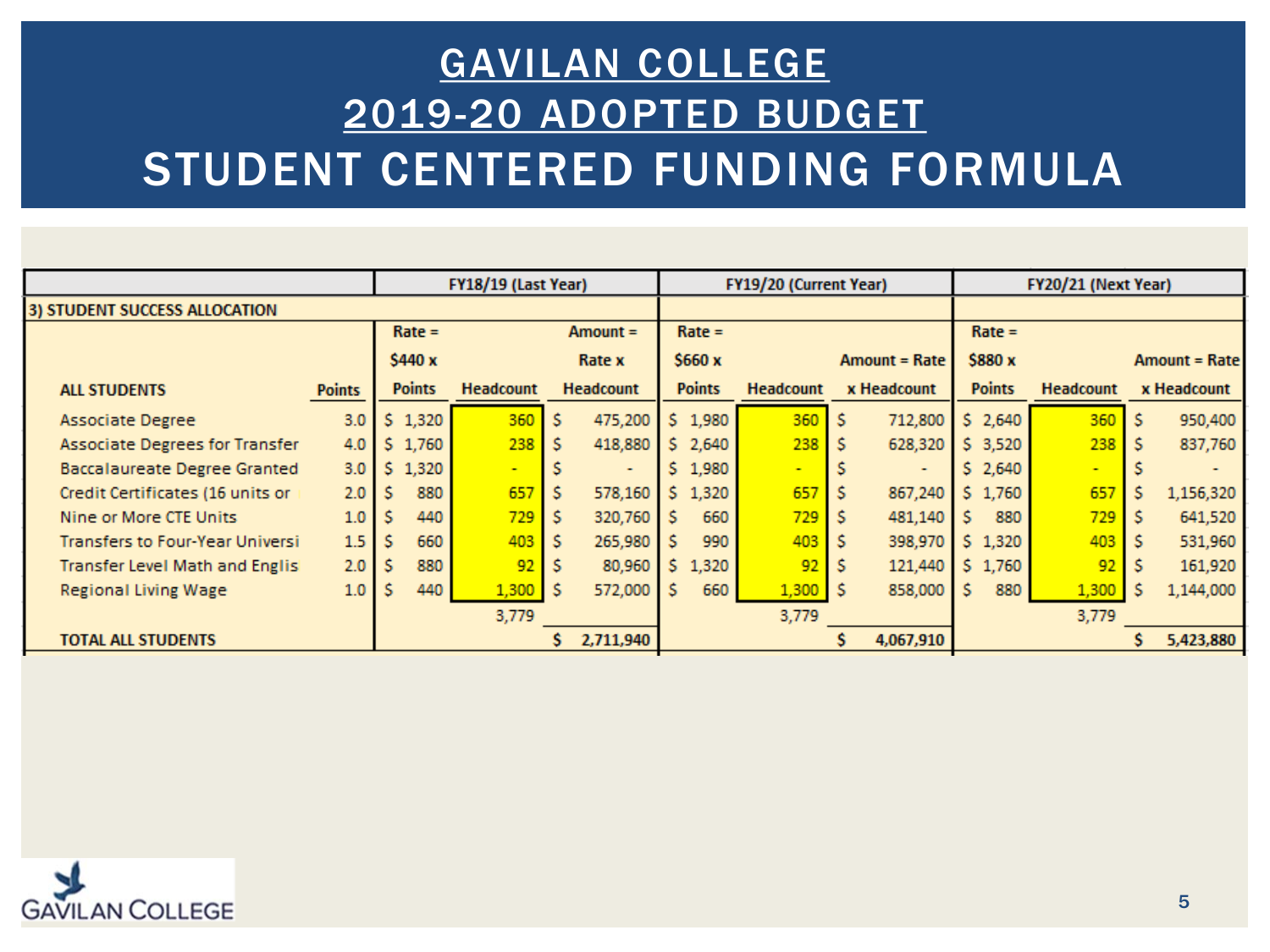|                                        |               |   | $Rate =$      |                  |    | $Amount =$       |    | $Rate =$      |                  |    |                      |    | $Rate =$      |                  |     |                      |
|----------------------------------------|---------------|---|---------------|------------------|----|------------------|----|---------------|------------------|----|----------------------|----|---------------|------------------|-----|----------------------|
|                                        |               |   | \$111x        |                  |    | Rate x           |    | \$167 x       |                  |    | <b>Amount = Rate</b> |    | \$222 x       |                  |     | <b>Amount = Rate</b> |
| PELL GRANT STUDENT ONLY                | <b>Points</b> |   | <b>Points</b> | <b>Headcount</b> |    | <b>Headcount</b> |    | <b>Points</b> | <b>Headcount</b> |    | x Headcount          |    | <b>Points</b> | <b>Headcount</b> |     | x Headcount          |
| <b>Associate Degree</b>                | 4.5           | Ś | 500           | 195              | Ś. | 97,403           | Ś. | 752           | 195              | Ś  | 146,543              | Ś. | 999           | 195              | .s  | 194,805              |
| <b>Associate Degrees for Transfer</b>  | 6.0           | s | 666           | 113              | s  | 75,258           |    | \$1,002       | 113              | -S | 113,226              |    | \$1,332       | 113              | -S  | 150,516              |
| <b>Baccalaureate Degree Granted</b>    | 4.5           |   | 500           |                  | s  |                  | Ś. | 752           |                  | s  |                      | s  | 999           |                  | Š.  |                      |
| Credit Certificates (16 units or       | 3.0           |   | 333           | 303              | Ś. | 100,899          | Ś. | 501           | 303              | Ś  | 151,803              | Ś. | 666           | 303              | .s  | 201,798              |
| Nine or More CTE Units                 | 1.5           |   | 167           | 269              | s  | 44,789           | s  | 251           | 269              | Š. | 67,385               | s  | 333           | 269              | -S  | 89,577               |
| <b>Transfers to Four-Year Universi</b> | 2.3           |   | 250           | 135              | \$ | 33,611           | Ś. | 376           | 135              | s  | 50,726               | Š. | 500           | 135              | -S  | 67,433               |
| <b>Transfer Level Math and Englis</b>  | 3.0           |   | 333           | 33               | s. | 10,989           | s  | 501           | 33               | s  | 16,533               | s. | 666           | 33               | -S  | 21,978               |
| <b>Regional Living Wage</b>            | 1.5           |   | 167           | 159              | s  | 26,474           | Ś. | 251           | 159              | .S | 39,830               | Ś. | 333           | 159              | .S  | 52,947               |
|                                        |               |   |               | 1,207            |    |                  |    |               | 1,207            |    |                      |    |               | 1,207            |     |                      |
| <b>TOTAL PELL GRANT STUDENTS</b>       |               |   |               |                  | Ŝ. | 389,423          |    |               |                  | Ŝ. | 586,046              |    |               |                  | Ŝ.  | 779,054              |
|                                        |               |   |               |                  |    |                  |    |               |                  |    |                      |    |               |                  |     |                      |
|                                        |               |   | $Rate =$      |                  |    | $Amount =$       |    | $Rate =$      |                  |    |                      |    | $Rate =$      |                  |     |                      |
|                                        |               |   | \$111x        |                  |    | Rate x           |    | \$167 x       |                  |    | <b>Amount = Rate</b> |    | \$222 x       |                  |     | <b>Amount = Rate</b> |
| PROMISE GRANT STUDENTS ONLY            |               |   |               |                  |    |                  |    |               |                  |    |                      |    |               |                  |     | x Headcount          |
|                                        | <b>Points</b> |   | <b>Points</b> | Headcount        |    | <b>Headcount</b> |    | <b>Points</b> | <b>Headcount</b> |    | x Headcount          |    | <b>Points</b> | Headcount        |     |                      |
| <b>Associate Degree</b>                | 3.0           |   | 333           | 248              | Ś. | 82,584           | Ś. | 501           | 248              | Ś  | 124,248              | Ś. | 666           | 248              | Š.  | 165,168              |
| <b>Associate Degrees for Transfer</b>  | 4.0           |   | 444           | 158              | s  | 70,152           | s. | 668           | 158              | -S | 105,544              | Ś. | 888           | 158              | -S  | 140,304              |
| <b>Baccalaureate Degree Granted</b>    | 3.0           |   | 333           |                  | Ś  |                  |    | 501           |                  | s  |                      |    | 666           |                  | s   |                      |
| Credit Certificates (16 units or       | 2.0           |   | 222           | 410              | Ś. | 91,020           | Ś. | 334           | 410              | s  | 136,940              | Ś  | 444           | 410              | .s  | 182,040              |
| Nine or More CTE Units                 | 1.0           |   | 111           | 376              | s  | 41,736           | s. | 167           | 376              | .s | 62,792               | s  | 222           | 376              | l s | 83,472               |
| <b>Transfers to Four-Year Universi</b> | 1.5           |   | 167           | 203              | \$ | 33,854           | s  | 251           | 203              | s  | 50,852               | s. | 333           | 203              | l s | 67,599               |
| <b>Transfer Level Math and Englis</b>  | 2.0           |   | 222           | 47               | Ś. | 10,434           | s  | 334           | 47               | -S | 15,698               | s. | 444           | 47               | -S  | 20,868               |
| <b>Regional Living Wage</b>            | 1.0           |   | 111           | 282              | s  | 31,302           | s  | 167           | 282              | .S | 47,094               | Ś. | 222           | 282              |     | 62,604               |
|                                        |               |   |               | 1,724            |    |                  |    |               |                  |    |                      |    |               |                  |     |                      |
| <b>TOTAL PROMISE GRANT STUDENTS</b>    |               |   |               |                  | Ŝ. | 361,082          |    |               |                  | Ŝ. | 543,168              |    |               |                  | Ŝ.  | 722,055              |
|                                        |               |   |               |                  |    |                  |    |               |                  |    |                      |    |               |                  |     |                      |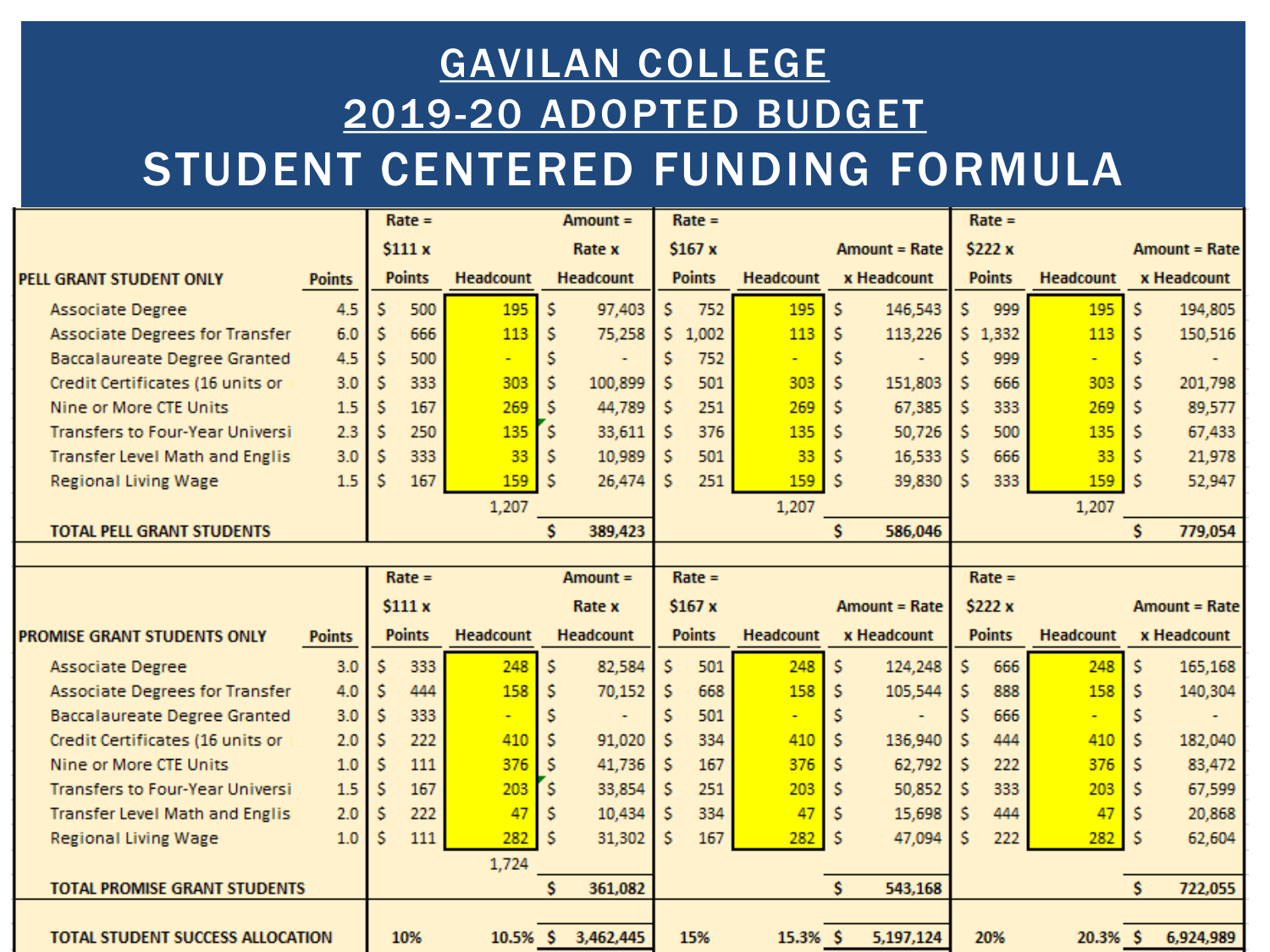|                                                                    | (Confirmed)                            |                                      | (Confirmed at FY20 Year-End) |                       | (Subject to Change) |                                     |  |  |
|--------------------------------------------------------------------|----------------------------------------|--------------------------------------|------------------------------|-----------------------|---------------------|-------------------------------------|--|--|
| GRAND TOTAL (Revenue Items $1 + 2 + 3 =$ )<br><b>HOLD HARMLESS</b> | 100.0%                                 | 100.0% \$ 32,949,952<br>197,032<br>s | 100.0%<br>100.0% \$<br>s     | 33,984,841<br>242,735 | 100.0%<br>100.0%    | 34,045,495<br>S.<br>1,052,370<br>s. |  |  |
| <b>REVENUE BASE (Includes Funded COLA)</b>                         |                                        | \$ 33,146,984                        |                              | 34,227,576            |                     | 35,097,865                          |  |  |
| <b>FUNDED/PROJECTED COLA</b>                                       | $2.71\%$ \$                            | 874,582                              | $3.26%$ \$                   | 1,080,592             | 2.57% S             | 870,289                             |  |  |
| <b>Final Budget Book</b>                                           |                                        |                                      |                              |                       |                     |                                     |  |  |
|                                                                    | <b>Revenue Budget Book:</b>            | \$ 36,411,677                        |                              | 36,831,919            |                     | 36,831,919<br>s                     |  |  |
|                                                                    | (Difference) Funded by Other Revenues: | \$ (3,264,693)                       | S.                           | (2,604,343)           |                     | (1,734,054)<br>S.                   |  |  |
|                                                                    |                                        |                                      |                              |                       |                     |                                     |  |  |

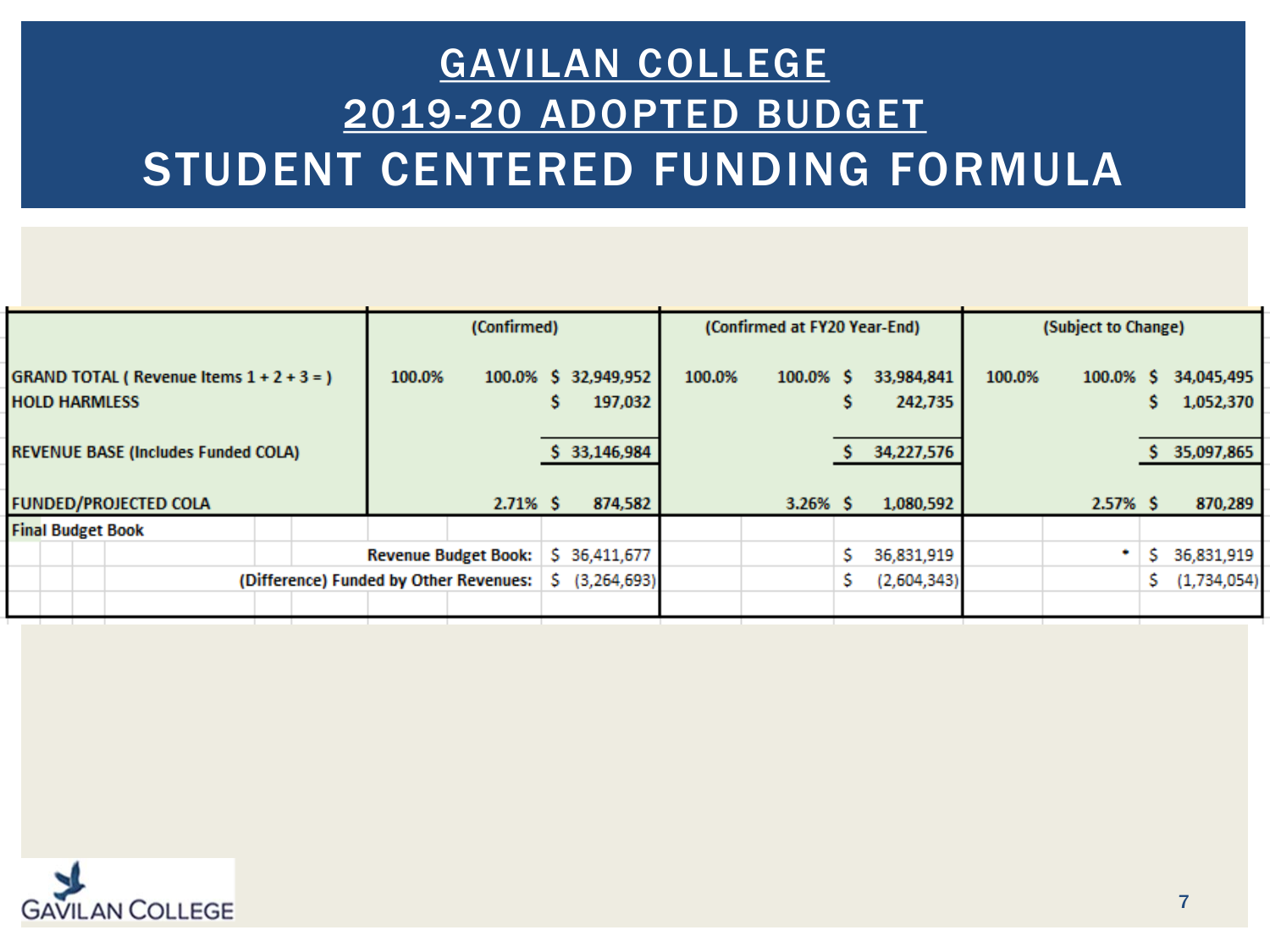#### **Reference Material:**

- FY 2019-20 Advance Apportionment Schedule, Dated 8/8/2019:
	- [https://www.cccco.edu/-/media/CCCCO-Website/College-Finance-and-Facilities/Apportionments-FY2019-20---](https://www.cccco.edu/-/media/CCCCO-Website/College-Finance-and-Facilities/Apportionments-FY2019-20---Advance/FY-2019-20-Advance-Exhibit-R-July-18-2019_ADA.ashx?la=en&hash=DD8BA9A46A494C2615C4CA780BC379C30958BCB8) Advance/FY-2019-20-Advance-Exhibit-R-July-18- 2019\_ADA.ashx?la=en&hash=DD8BA9A46A494C2615C4CA780BC379C30958BCB8
- Chancellor's Office Overview of the Student Centered Funding Formula, Dated 8/27/2019:
	- https://www.cccco.edu/-/media/CCCCO-Website/College-Finance-and-Facilities/SCFF/OverviewStudentCenteredFundingFormula8-27- [2018\\_ADA.ashx?la=en&hash=2402AC106965144D9BB8A46DF258769B8AC59DB2](https://www.cccco.edu/-/media/CCCCO-Website/College-Finance-and-Facilities/SCFF/OverviewStudentCenteredFundingFormula8-27-2018_ADA.ashx?la=en&hash=2402AC106965144D9BB8A46DF258769B8AC59DB2)

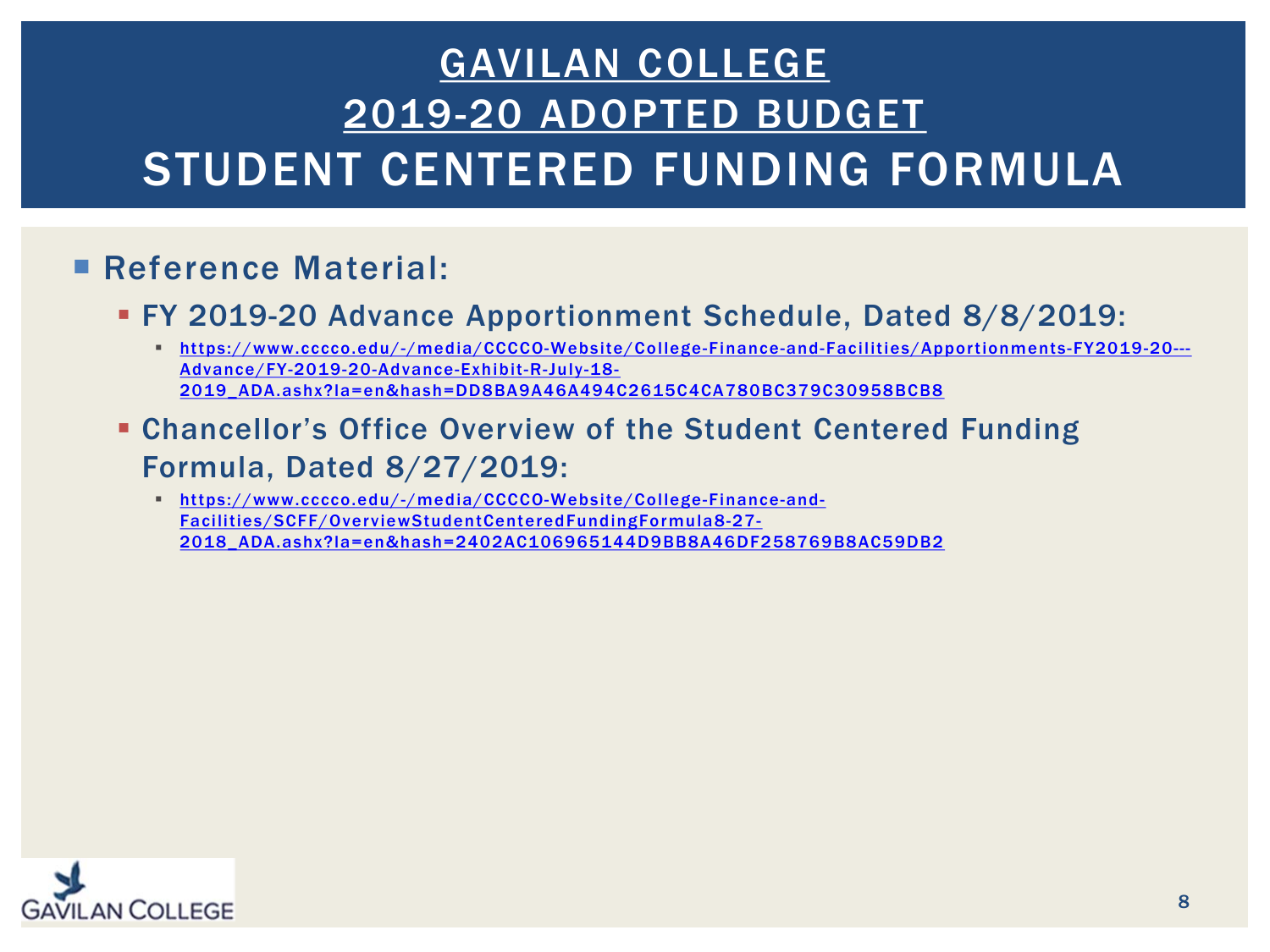#### GAVILAN COLLEGE 2019-20 ADOPTED BUDGET LOCAL BUDGET UPDATE

#### Gavilan College Highlights

- 1. SCFF Funding Formula \$33,146,984.
- 2. Cost of Living Adjustment 3.26% \$1,080,592.
- 3. Growth .52% \$97,996.
- 4. Full-Time Faculty Hiring Apportionment \$277,708.
- 5. EPA (Prop 30) Estimated at \$4,273,022.
- 6. Block Grant \$164,125
- 7. Deferred Maintenance \$324,402.
- 8. Part-Time Faculty \$36,160.

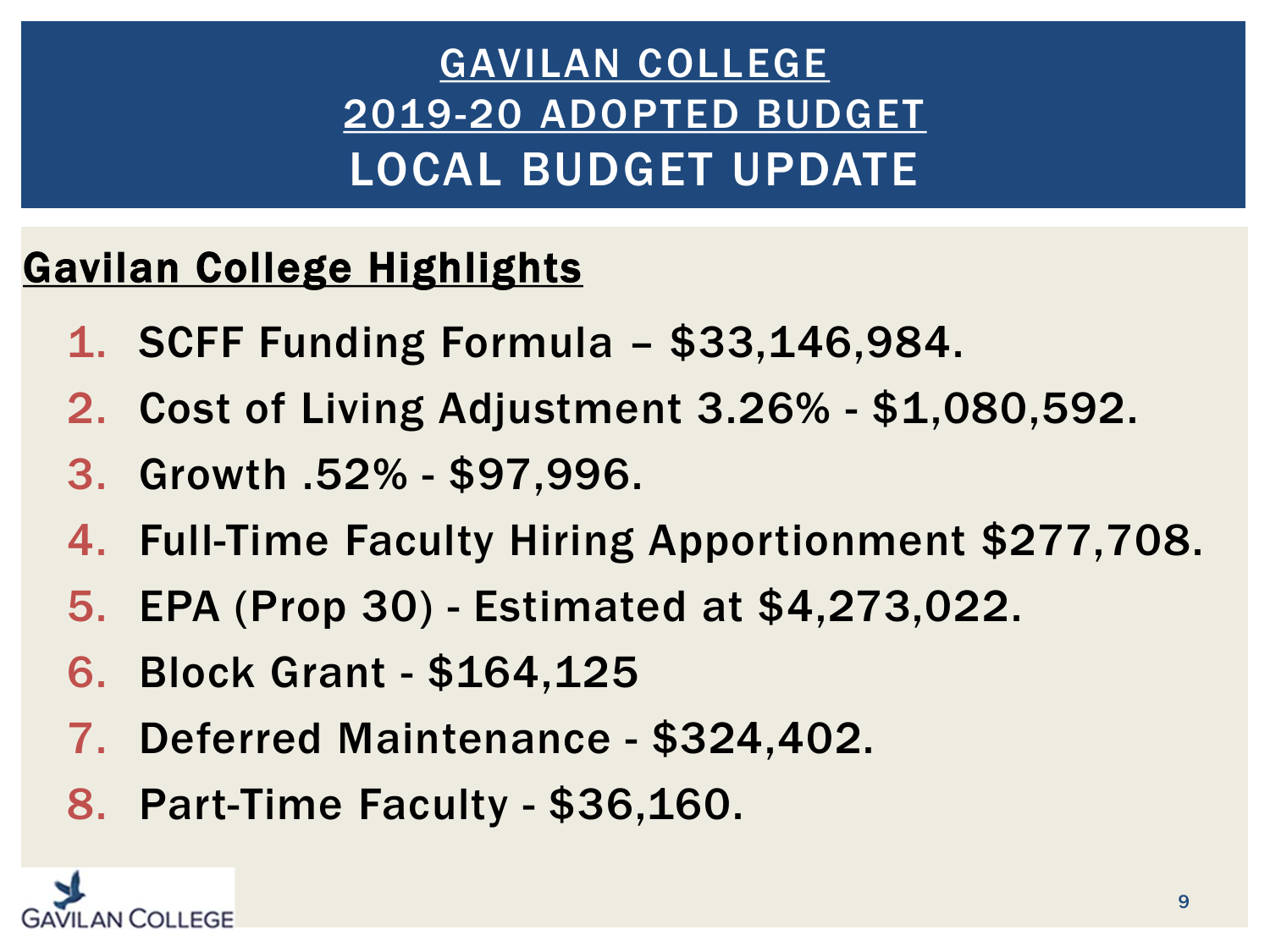#### GAVILAN COLLEGE 2019-20 ADOPTED BUDGET SCHEDULE OF RESOURCES AVAILABLE TO OPERATE

| <b>Unrestricted General Fund</b>    | \$35,431,850 | 39.41%  |
|-------------------------------------|--------------|---------|
| <b>Instructional Equipment Fund</b> | 200,000      | .22%    |
| <b>Parking Fund</b>                 | 114,000      | .13%    |
| <b>Restricted General Fund</b>      | 13,851,350   | 15.41%  |
| <b>Capital Projects Fund</b>        | 920,000      | 1.02%   |
| Measure X Taxable Fund              | 1,250,000    | 1.39%   |
| Measure X Non-Taxable Fund          | 25,000,000   | 27.81%  |
| <b>Debt Service Fund</b>            | 6,241,350    | 6.94%   |
| Self-Insurance Fund                 | 182,610      | .20%    |
| Long Term Debt Fund                 | 500          | .00%    |
| <b>Associated Student Body Fund</b> | 159,347      | .18%    |
| <b>Financial Aid Fund</b>           | 6,500,000    | 7.23%   |
| <b>Student Center Fund</b>          | 55,700       | .06%    |
| <b>Total Expenditures</b>           | \$89,906,707 | 100.00% |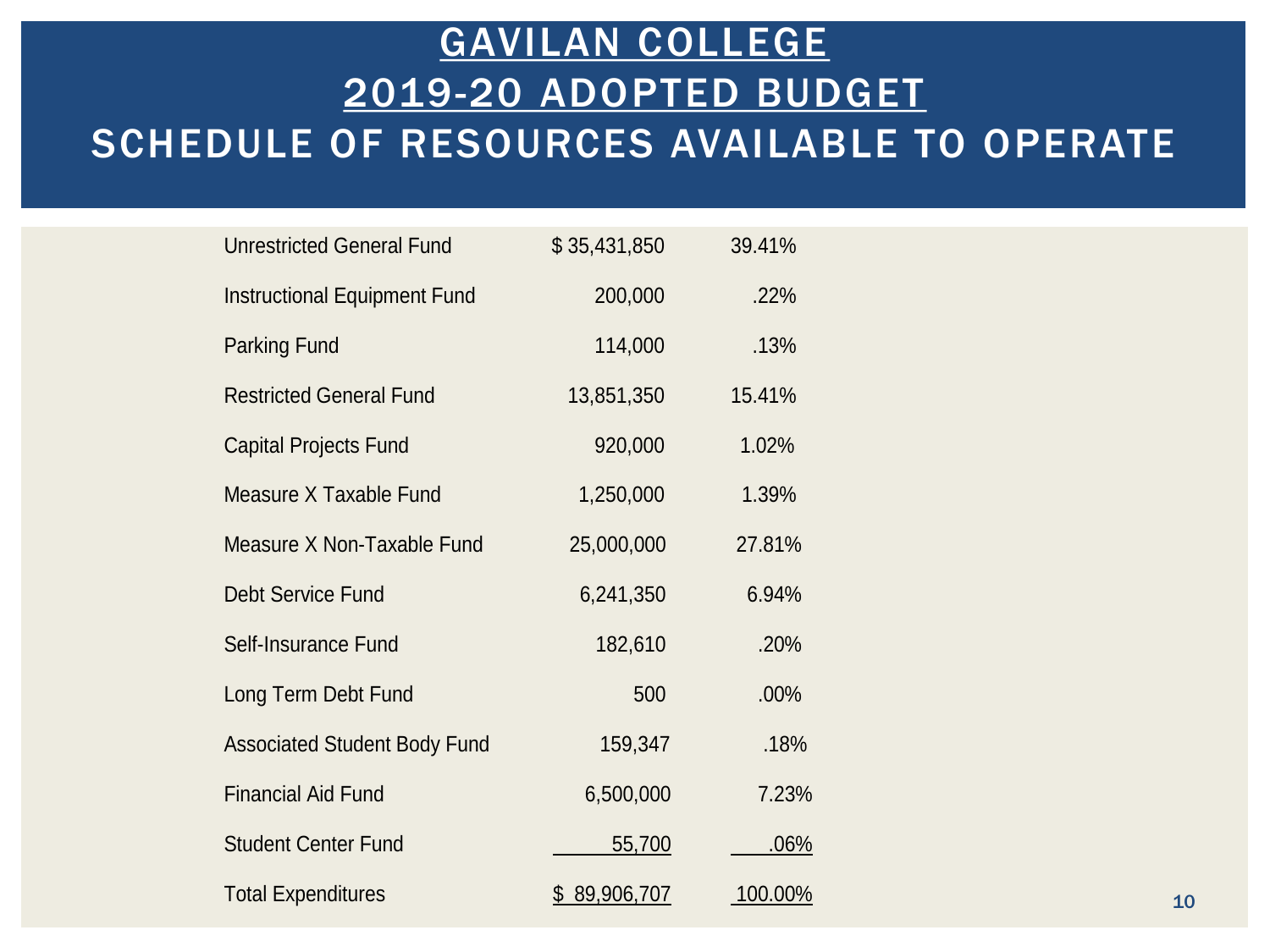## GAVILAN COLLEGE 2019-20 ADOPTED BUDGET CHALLENGES FOR OUR DISTRICT

## Must Consider Long-Range Impacts:

- 1. Student Centered Funding Formula
- 2. Significant STRS and PERS Increases (Est. by 2023/24): STRS Rate 19.1% (10.73%-12.58%-14.43%-16.28%-18.13% ) PERS Rate 26.6% (11.85%-13.05%-15.50%-18.06%-20.73%)
- 3. Salary Increases (Step and Column)
- 4. Only One-Time: Cost-Increases not added to base ongoing (COLA)
- 5. Bargaining Agreements (Reclassifications, Release Time)
- 6. Restricted Employees moving to General Fund
- 7. Restricted Funding (Consolidations of SSSP, Equity, Basic Skills and reduced funding)
- 8. ERAF Basic Aid vs Core Basic Aid
- 9. Cash Flow needs between property taxes
- 10. 50% Law balancing

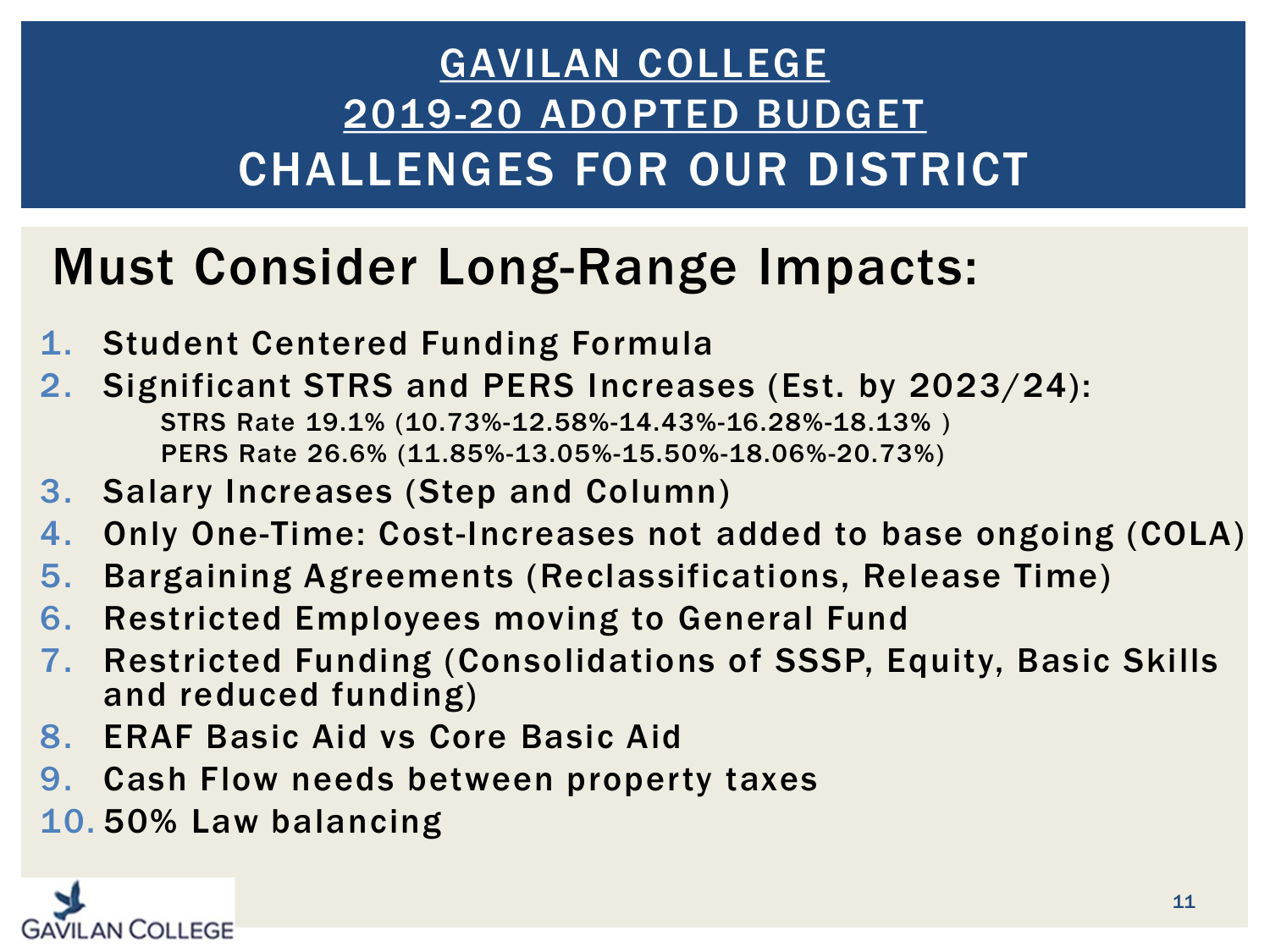#### GAVILAN COLLEGE 2019-20 ADOPTED BUDGET UNRESTRICTED GENERAL FUND SUMMARY

|                                             | <b>Unrestricted General Fund 100</b> |                                                     |                      |                |  |  |  |  |  |
|---------------------------------------------|--------------------------------------|-----------------------------------------------------|----------------------|----------------|--|--|--|--|--|
|                                             |                                      | Adjusted                                            | <b>Tenative</b>      | <b>Adopted</b> |  |  |  |  |  |
|                                             | <b>Actual</b>                        | <b>Budget</b>                                       | <b>Budget</b>        | <b>Budget</b>  |  |  |  |  |  |
|                                             | <b>FY17/18</b>                       | FY18/19                                             | FY19/20              | FY19/20        |  |  |  |  |  |
| <b>Revenues:</b>                            |                                      |                                                     |                      |                |  |  |  |  |  |
| Federal                                     | \$<br>24,477                         | \$<br>$\overline{\phantom{0}}$                      | \$<br>$\overline{a}$ | \$             |  |  |  |  |  |
| <b>State</b>                                | 6,188,624                            | 3,817,032                                           | 9,000,133            | 9,000,133      |  |  |  |  |  |
| Local                                       | 31,669,239                           | 32,594,645                                          | 27,417,480           | 27,831,786     |  |  |  |  |  |
| Fiscal Agent Pass Through                   |                                      |                                                     |                      |                |  |  |  |  |  |
| <b>Total Revenues</b>                       | \$37,882,339                         | \$36,411,677                                        | \$36,417,613         | \$36,831,919   |  |  |  |  |  |
| <b>Expenditures:</b>                        |                                      |                                                     |                      |                |  |  |  |  |  |
| 1000: Academic Salaries                     | \$13,753,478                         | \$14,082,801                                        | \$12,383,332         | \$12,356,646   |  |  |  |  |  |
| 2000: Non-Instructional Salaries            | 7,035,133                            | 7,271,549                                           | 8,051,646            | 8,055,891      |  |  |  |  |  |
| 3000: Employee Benefits                     | 7,276,076                            | 7,646,684                                           | 7,911,135            | 7,470,395      |  |  |  |  |  |
| 4000: Books and Supplies                    | 564,616                              | 515,736                                             | 492,957              | 504,589        |  |  |  |  |  |
| 5000: Services and Other Operating Expense  | 7,200,634                            | 6,617,356                                           | 6,419,774            | 6,256,540      |  |  |  |  |  |
| 6000: Capital Outlay                        | 325,455                              | 154,054                                             | 335,186              | 626,788        |  |  |  |  |  |
| 7000: Financial Aid/Scholarships/Debt Svc   |                                      |                                                     | 161,000.00           | 161,000.00     |  |  |  |  |  |
| <b>Total Expenditures</b>                   | \$36,155,392                         | \$36,288,180                                        | \$35,755,030         | \$35,431,850   |  |  |  |  |  |
| <b>Excess of Revenues Over Expenditures</b> |                                      |                                                     |                      |                |  |  |  |  |  |
| <b>Prior to Intra/Interfund Transfers</b>   | 1,726,948                            | 123,497                                             | 662,583              | 1,400,069      |  |  |  |  |  |
| <b>Intra/Interfund Transfers Out</b>        | 1,668,325                            | 1,648,326                                           | 1,403,823            | 1,400,069      |  |  |  |  |  |
| <b>Intra/Interfund Transfers In</b>         | 71,421                               |                                                     |                      |                |  |  |  |  |  |
| Net Change in Ending Fund Balance           | \$<br>130,044                        | \$ (1,524,830) \$                                   | $(741, 240)$ \$      |                |  |  |  |  |  |
| <b>Beginning Fund Balance</b>               | 4,620,418                            | 4,750,462                                           | 3,225,632            | 3,225,632      |  |  |  |  |  |
| <b>Ending Fund Balance</b>                  |                                      | $$4,750,462$ $$3,225,632$ $$2,484,392$ $$3,225,632$ |                      |                |  |  |  |  |  |
|                                             | 12.56%                               | 8.50%                                               | 6.69%                | 8.76%          |  |  |  |  |  |
|                                             |                                      |                                                     |                      |                |  |  |  |  |  |

12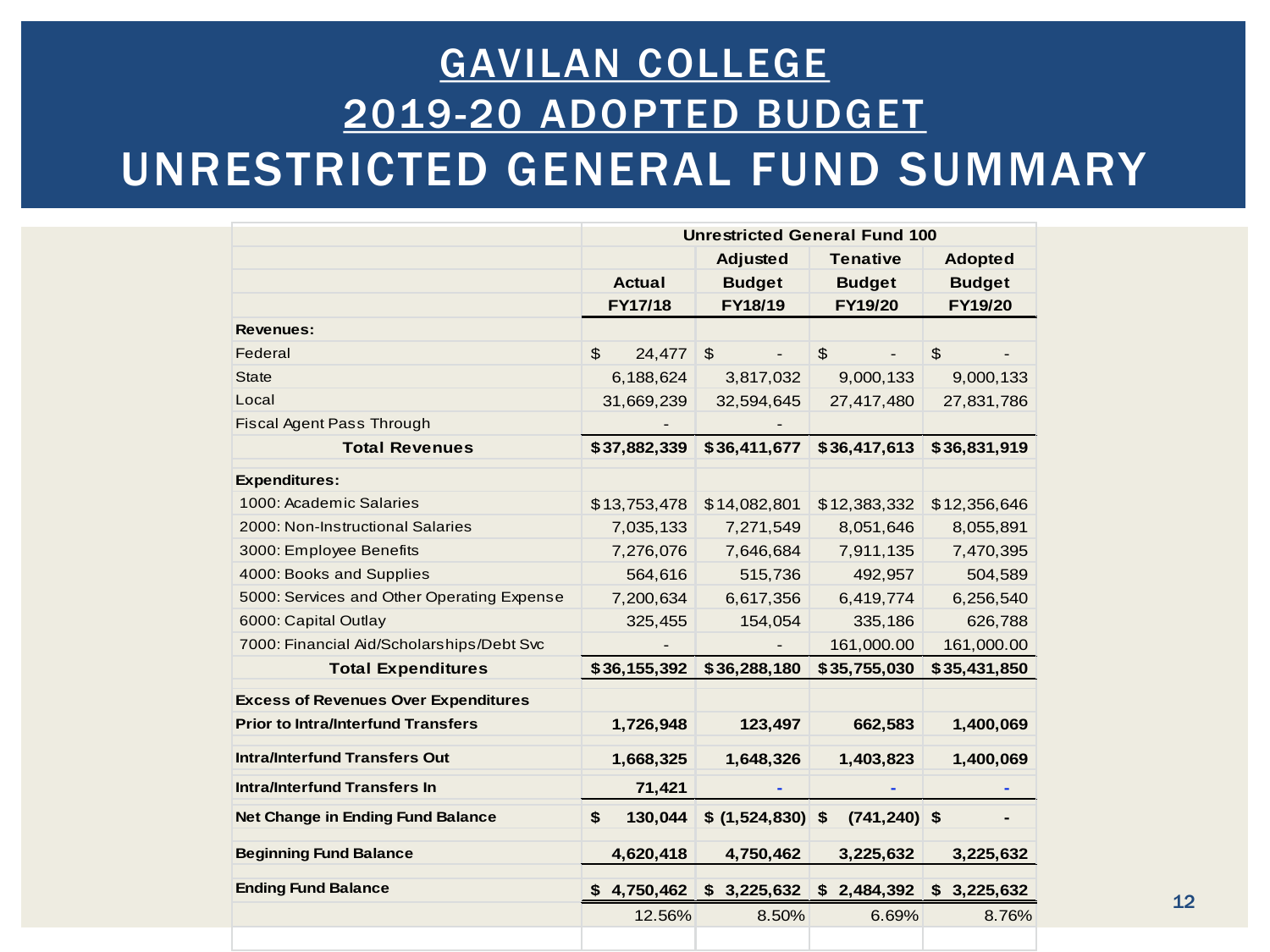## GAVILAN COLLEGE 2019-20 ADOPTED BUDGET GENERAL FUND EXPENDITURE ASSUMPTIONS

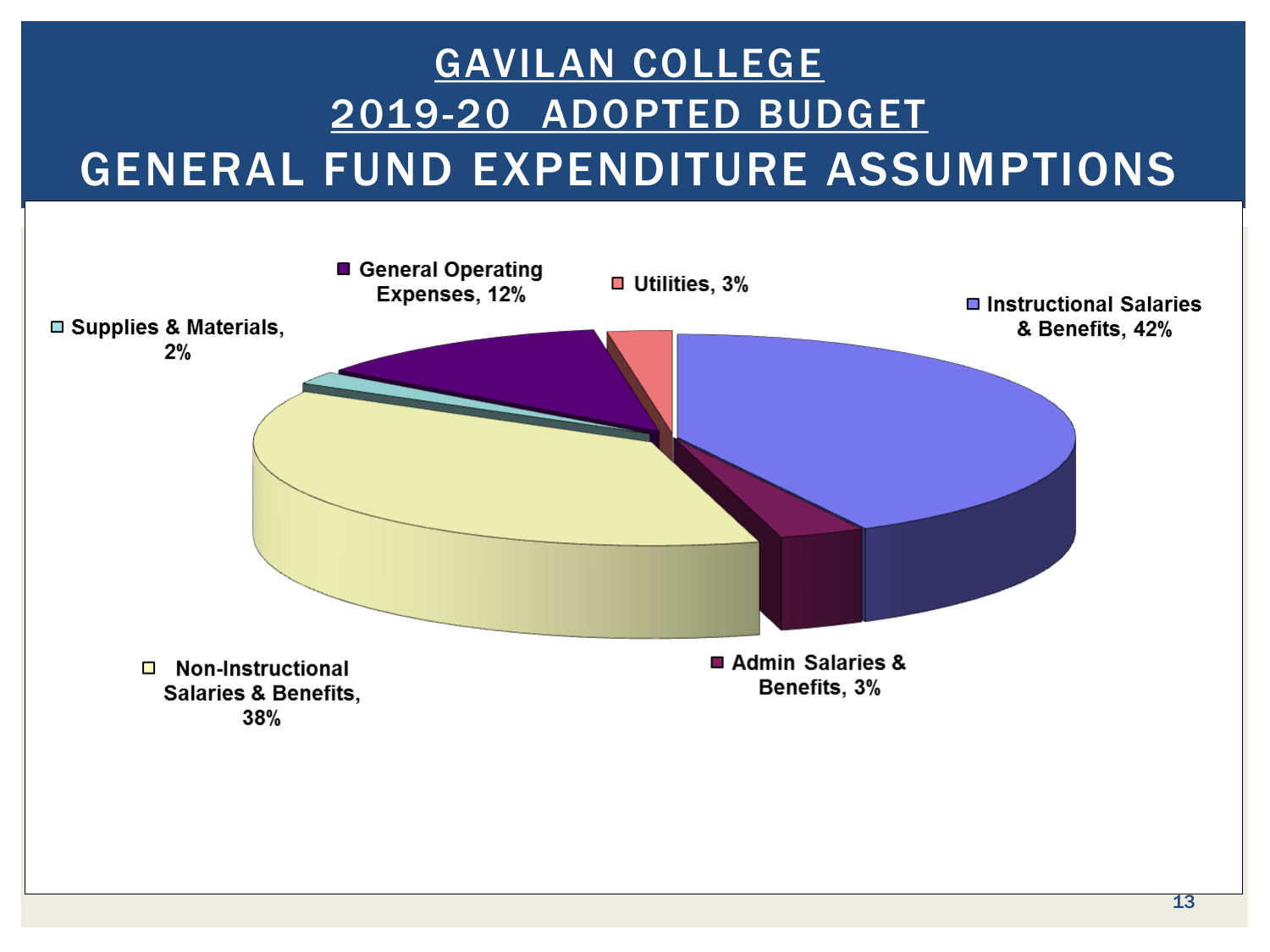## TAKEAWAYS / IMPACTS

#### TAKEAWAYS

■ 1. FTES growth / restoration is funded in the arrears - 3 year average.

- 2. Available apportionment for FY20 may be "re-balanced" by adjusting the SCFF rates down (as warned in the presentation).
- 3. The State's SCFF appears to reflect prioritizing completion of existing base FTES, as opposed to focusing capturing new FTES.
- 4. District's focus will be on SCFF sectors 2 & 3 funding drivers (completion) within the baseline FTES  $of FY20$

#### IMPACTS

 $\rightarrow$ The SCFF does not focus on immediately funding 'growth' of new/restored FTES. Costs reflected in current year will not "catch up" until FTES averages catch up.

 $\rightarrow$  SCFF sectors 2 & 3 rates may decrease if State does not have enough funds.

 $\rightarrow$  District will increase/improve reporting metrics within SCFF sectors 2 & 3 to capture funding increases by FY21.

 $\rightarrow$ This will help substantiate FY21's base funding moving forward.

■ 5. FY20 reflects a balanced budget.